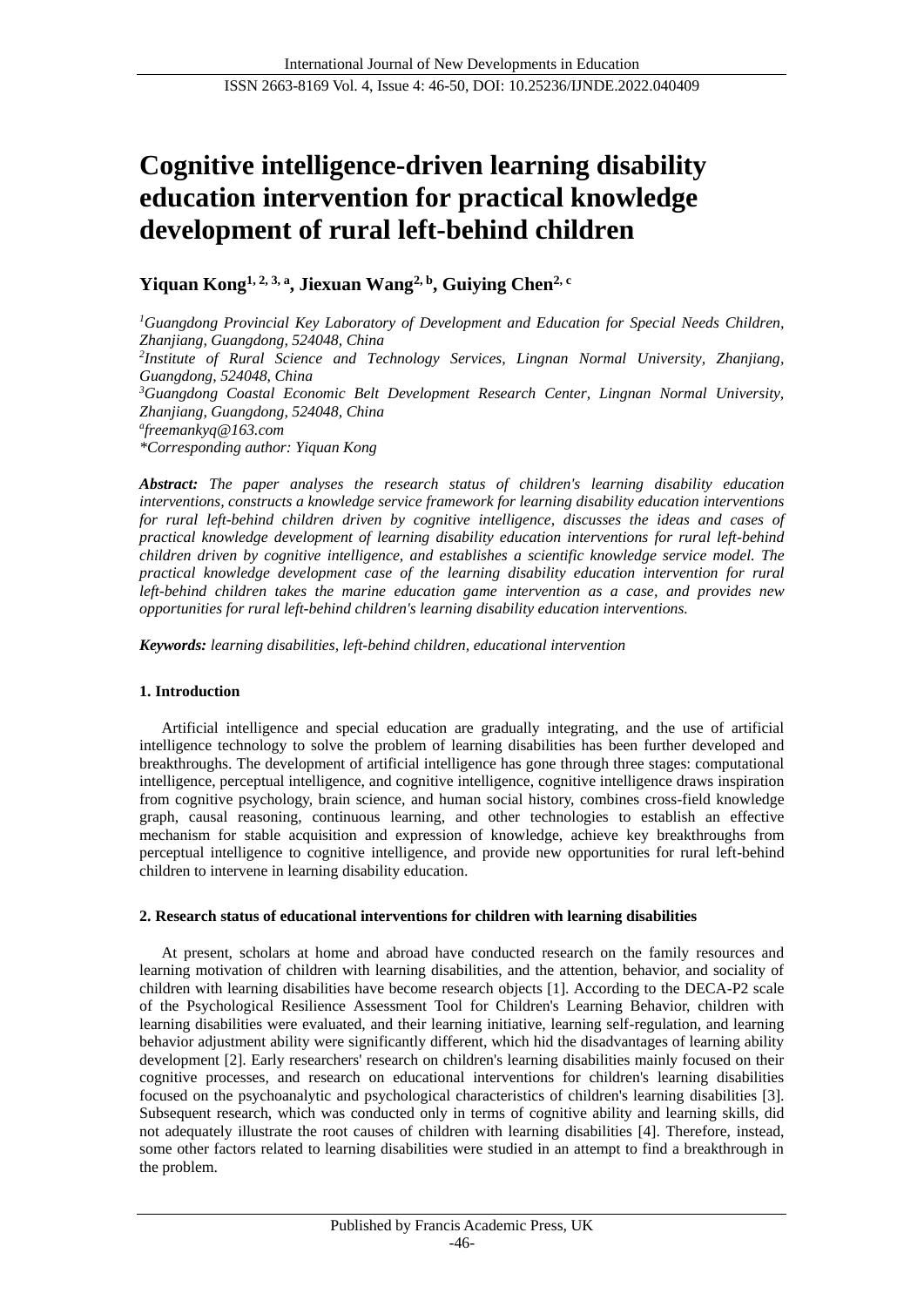In recent years, educational interventions have continuously integrated the research results of behaviorism and cognitive psychology, and different aspects of educational intervention techniques have been developed in the research of cognitive-behavioral interventions, including psychological counseling and counseling for learning disabilities academic interventions, perceptual interventions, and mediated interventions for parents and teachers[5]. With the deepening of research in this field, the relationship between the self-awareness development, achievement attribution mode, behavior pattern, and behavior pattern of learning disabilities and their social characteristics will continue to develop and deepen in future educational intervention research from the perspective of social cognition [6].

#### **3. Knowledge service for education interventions for left-behind children with learning disabilities in rural areas driven by cognitive intelligence**

With the rapid expansion of information technology development and social needs, knowledge services have become an emerging hot issue in social research. Knowledge services are personalized, specialized, and diversified information services developed based on traditional information services. Traditional information services emphasize the integration of information processing, focusing on providing information products and information-sharing services. Knowledge service originates from information service, which is the in-depth development and high-quality application of information service resources. Information services depend on the quantity of information development and are based on the construction of information service resources; while knowledge services mainly depend on the depth and quality of information services and knowledge applications, and are people as the core to promote the flow and transformation of knowledge.

Educational intervention knowledge service objectives to help users solve educational intervention-related problems. Its nature is the educational intervention information service process. The most important feature is for educational intervention knowledge resources and problem-solving services. The knowledge service framework of an educational intervention for rural left-behind children with learning disabilities constructs three modules of educational intervention data, educational intervention information and educational intervention knowledge, extracts and excavates the educational intervention data described by data, condenses the discipline information with time law, spatial law, correlation relationship, and meaningful subject information, and structures and correlates the educational intervention information, creates marine knowledge with causal mechanism, trend characteristics and systematic understanding, and provides knowledge perception, knowledge understanding and knowledge awareness for rural left-behind children in knowledge services.

### **4. Practical knowledge development ideas of learning disability education interventions for rural left-behind children driven by cognitive intelligence**

There are multiple subjects of education intervention knowledge services, and this paper selects school-age children with learning disabilities as the knowledge service objects. Learning disability is a hidden disorder that refers to a set of heterogeneous disorders that show difficulties in obtaining and using listening, speaking, reading, writing, reasoning, and computing skills, and there are obvious differences between the learning initiative, learning self-regulation, and learning behavior regulation ability of school-age children with learning disabilities and children of the same age. Popular science education provides scientific popularization education for school-age children, which is a kind of public welfare education, which has a fundamental, leading, and overall role. Due to historical and practical reasons, special education has always been relatively weak in the popular science education system, and a variety of problems and contradictions are prominent, which is not conducive to the construction of a fair society and a harmonious society in China.

At present, interdisciplinary research is an important research direction, and this paper combines special education and information technology-related applied research to provide effective knowledge services for school-age children with learning disabilities. The main ideas of knowledge services are: to define the knowledge service of an education intervention for school-age children with learning disabilities from the perspective of artificial intelligence, to explore the knowledge service of new artificial intelligence technology and learning disability education intervention for school-age children, and then to divide the knowledge service dimension of new technology and school-age children's learning disabilities based on the process perspective, to construct the knowledge service model of new technologies and school-age children's learning disabilities from the perspective of artificial intelligence, and to establish a scientific knowledge service model.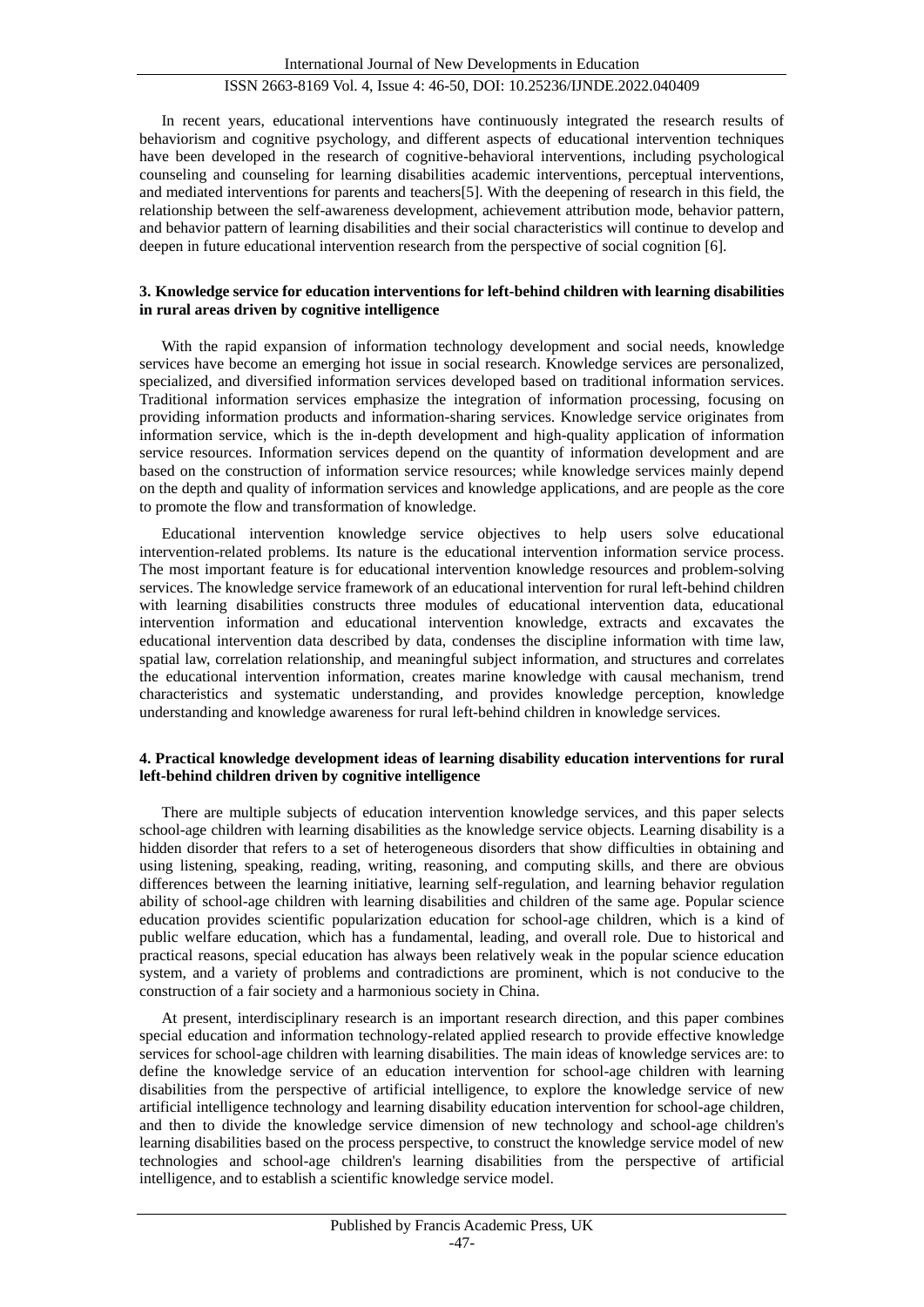The educational intervention knowledge service model uses mathematical symbols and computer language to establish structural equations for the elements of the learning disability knowledge service system for school-age children, simulates the dynamic development process, verifies its effectiveness, establishes a scientific evaluation model, continuously tracks records, and evaluates the quality of sample data. Starting from the knowledge base of the knowledge service for school-age children with learning disabilities, the improvement of practical knowledge is grafted into the knowledge service system for school-age children with learning disabilities under artificial intelligence, to solve the difficulties and obstacles that arise in the process of learning disabilities acquiring relevant abilities in specific knowledge areas, and then improve their learning ability.

### **5. A case of practical knowledge development of educational interventions for left-behind children with learning disabilities in rural areas driven by cognitive intelligence**

The practical knowledge development case of the learning disability education intervention for rural left-behind children takes the marine education game intervention as a case, and the selected content of the game needs to be consistent with the learning initiative, learning self-regulation, learning behavior problems, and learning behavior regulation in the DECA-P2 scale. The game explores and adventures the ocean world with engaging narrative elements, visualizing the marine environment through augmented reality. The gameplay of the game is highly free, children can see a variety of marine life in the marine system, etc., free to watch, in their way to observe, listen to and perceive the ocean, feel the sound of water currents, and marine life. Kids unlock all the elements related to marine ecology by completing quests, and then use those elements to build a unique marine ecosystem on their own. In the ocean education game, children play the protagonist of the game and can create their marine world according to their imagination. The game situational training system is carefully explored with narrative-driven, adjusting the training scene and difficulty in the intervention tutorial, edutainment, and more efficient intervention.

Marine education intervention games use VR technology to imitate the marine scene, the 3D modeling system is realistic, the use of machine learning algorithms to fictionalize the seabed environment, and the game screen is beautiful. Marine education intervention games overcome the limitations of natural conditions such as resources, time, and manpower, link the imagination space of the game with the practical experience of the real world, expand the understanding of the marine world by rural left-behind children, and increase the learning and cognitive experience of rural left-behind children.

In practice, the marine education intervention game has shown positive effects on the learning behavior and psychological resilience adjustment tasks of rural left-behind children. Play intervention can effectively enhance the development of psychological resilience of rural left-behind children, and improve the social emotions and learning behavior problems of rural left-behind children. Effective marine educational game interventions should include the following step. The marine education intervention game is shown in Figure 1.



*Figure 1: The marine education intervention game*

The world of ocean education games is free and happy, without a sense of rigidity and tension oppression. Play stimulates the interest and motivation of rural left-behind children and strives to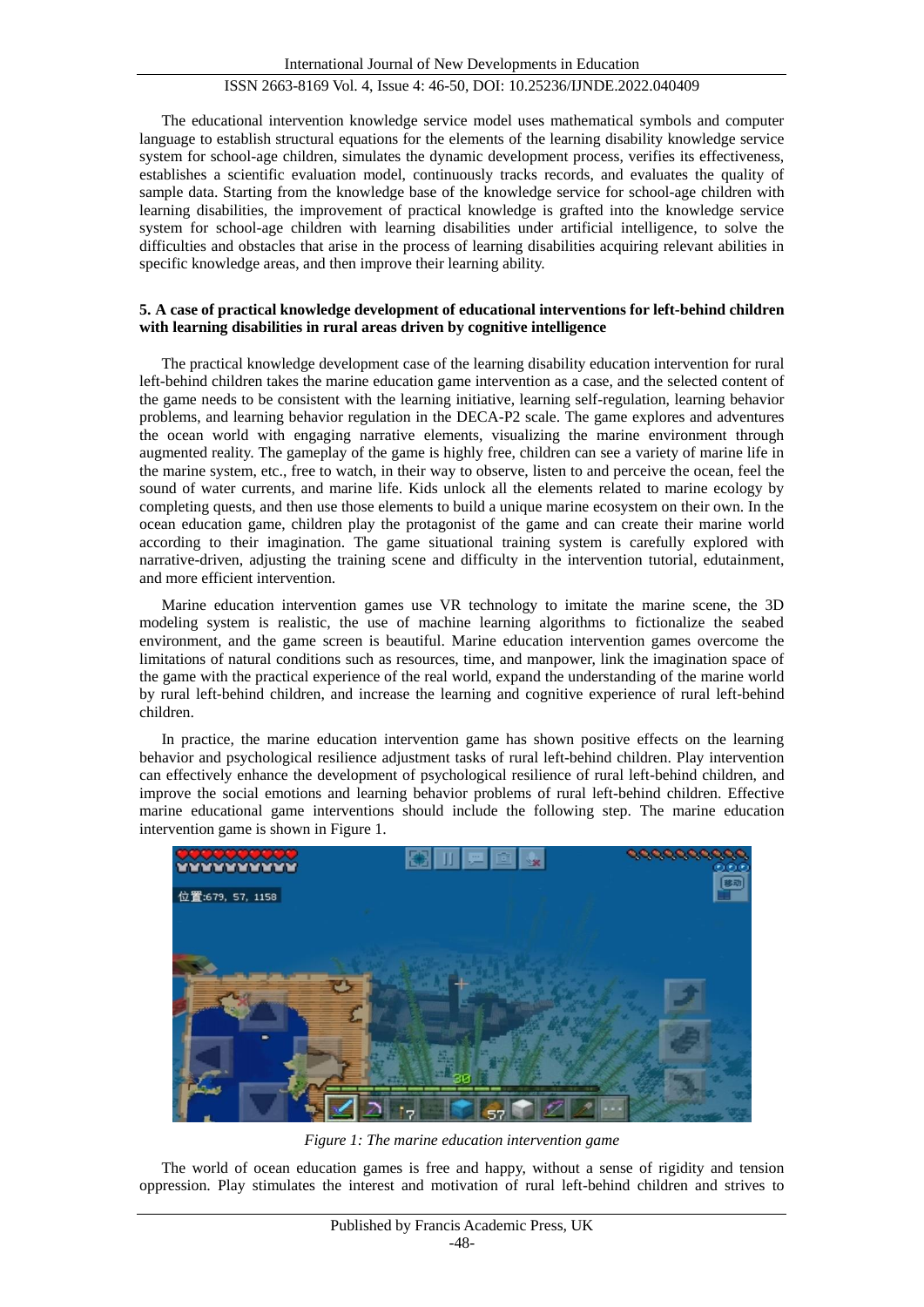master the knowledge and skills required for play. In the game activities, we encourage our team members to cooperate, compete and evaluate each other. Games create good spaces, resources, and atmospheres for rural left-behind children to discover their personal needs and points of interest. The sense of interest of left-behind children in rural areas is undoubtedly important at the outset of educational interventions. The education intervention game design interface is shown in Figure 2.



*Figure 2: The education intervention game design interface*

Feedback mechanisms in games are critical to developing rural left-behind children's abilities, as they inform children if they are moving towards a goal, and many factors may promote or hinder children's perceptual abilities, including task difficulty and game usability (such as user interface and navigation features). In a play environment, children need to believe that they are approaching the expected outcome of the game. While there is some uncertainty about the outcome of the game, the challenges children face should match the skills they develop so that they can experience achievable challenges. The education intervention game design rendering is shown in Figure 3.



*Figure 3: The education intervention game design rendering*

Use the principles of the game, and even the game itself as a tool, let the children substitute for the role, fully experience the feelings of the protagonist, to strengthen learning, improve the children's motivation and participation. Putting children at the heart of their learning process, emphasizing the core messages in the game story, and effectively designing game features (interaction, decision-making, fun, challenges, competition, etc.) can stimulate more interest in the participants and thus facilitate the learning process. Play-based mechanics, aesthetics, and playful thinking engage people, inspire action, promote learning and problem-solving, and in addition to improving motivation, games are designed to support skills that encourage critical thinking, creativity, collaboration, and communication, transforming children's thinking and attitudes.